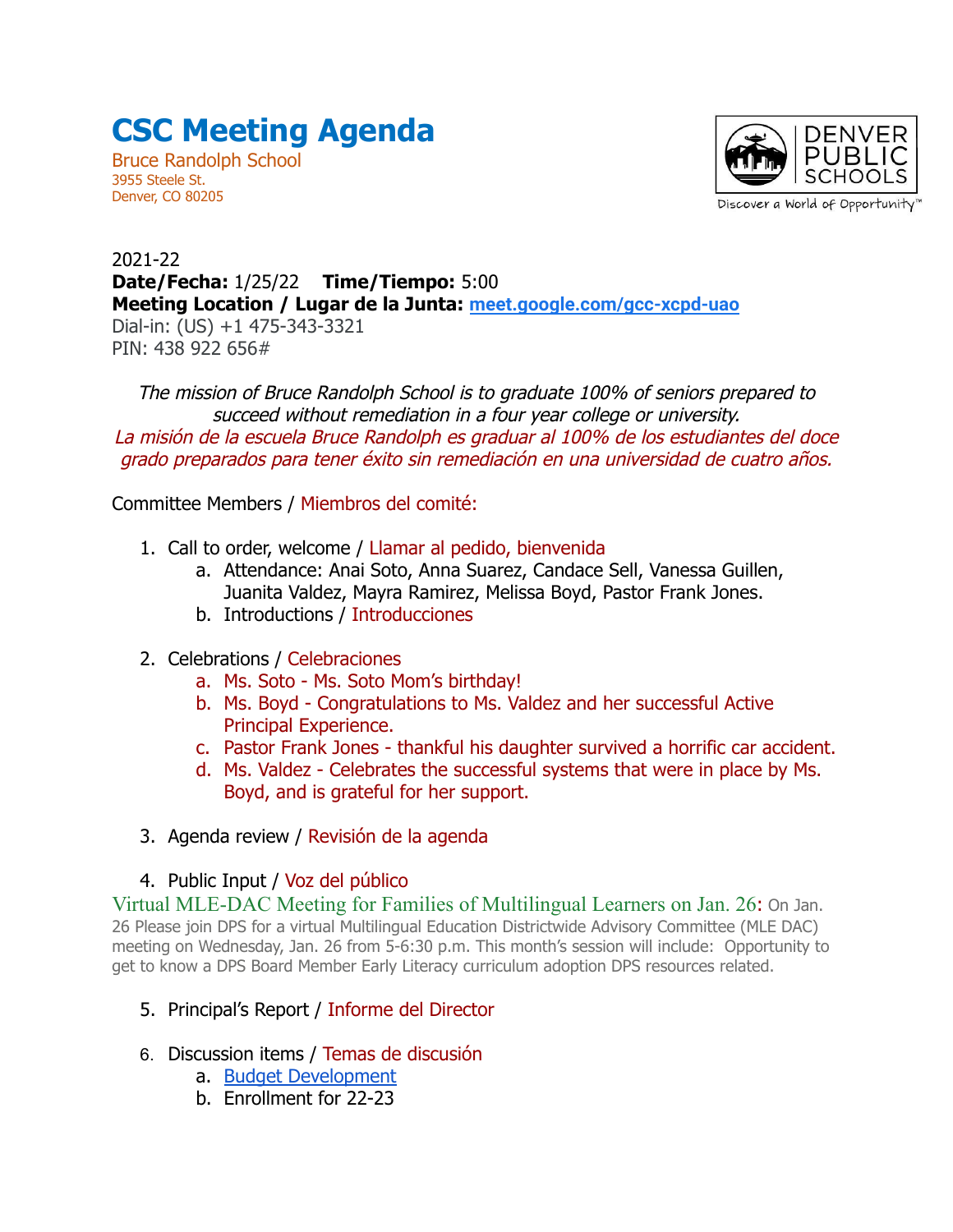- i. Projected Enrollment for next year 704 students; 21-22 October Count: 724, and enrollment as of 1/20/22: 709. Some discrepancies between numbers are a result of credits students currently hold.
- c. Budget Impact of Enrollment
	- i. Ms. Boyd requested a higher number of 11 and 12th grade students to the planning committee, but that request was denied. Ms. Boyd anticipates a higher number of students in these grades based on current enrollment from grades 10th and 11th.
	- ii. Our school budget is provided based on the projected student enrollment. If we are under enrollment, we will have to pay the district the difference. If we are above the enrollment, we use the carry forward funds from school reserves.
	- iii. Approximately 7.6 is provided in our general funds based on student enrollment. Additional Stimulus dollars offer flexibility in funding school's needs.
	- iv. Average allocation per student is \$10,858. This number is influenced by Free /Reduced lunch, Multi Language learner program, Gifted and Talented, students with special needs.
	- v. 76.5% of the budget funds teaching staff salaries, remaining percentage funds supporting staff.
	- vi. We have \$76,000 dedicated to a wide range of concurrent enrollment courses.
	- vii. We will be able to continue to fund all current electives as well as offer additional electives in humanities and sciences.
	- viii. We will be able to continue to fund our Whole Child priorities regarding social emotional support and counseling staff.
	- ix. There is a desire to provide better balanced course times. English and Math courses are 75 minute courses, and other classes are 50 minutes. This offers challenges to provide flexibility in schedules and providing student choice in their schedules.
	- x. Teachers asked for a consistent 60 minute class to better support students. This has implications for changes in staff, which will also impact the budget.
	- xi. Based on our priorities, there is a decreased need for math and science teachers, and an increased need for science, social studies, ELD, and elective teachers. 2 fewer FTE in Language arts, 2.25 in Math, .25 more in science, .5 for social studies, 1 for ELD, and .5 for Electives. In order to adjust to these changes, there needs to be 2 fewer teachers for Language Arts and Math, and one additional teacher for Science, Social Studies, ELD and Electives. These teachers from the Math and Language Arts may be able to offer courses in these other needed subjects.
	- xii. Questions about the impact on current teaching staff. Ms. Boyd spoke with Math and Language Arts teams, and one is qualified to